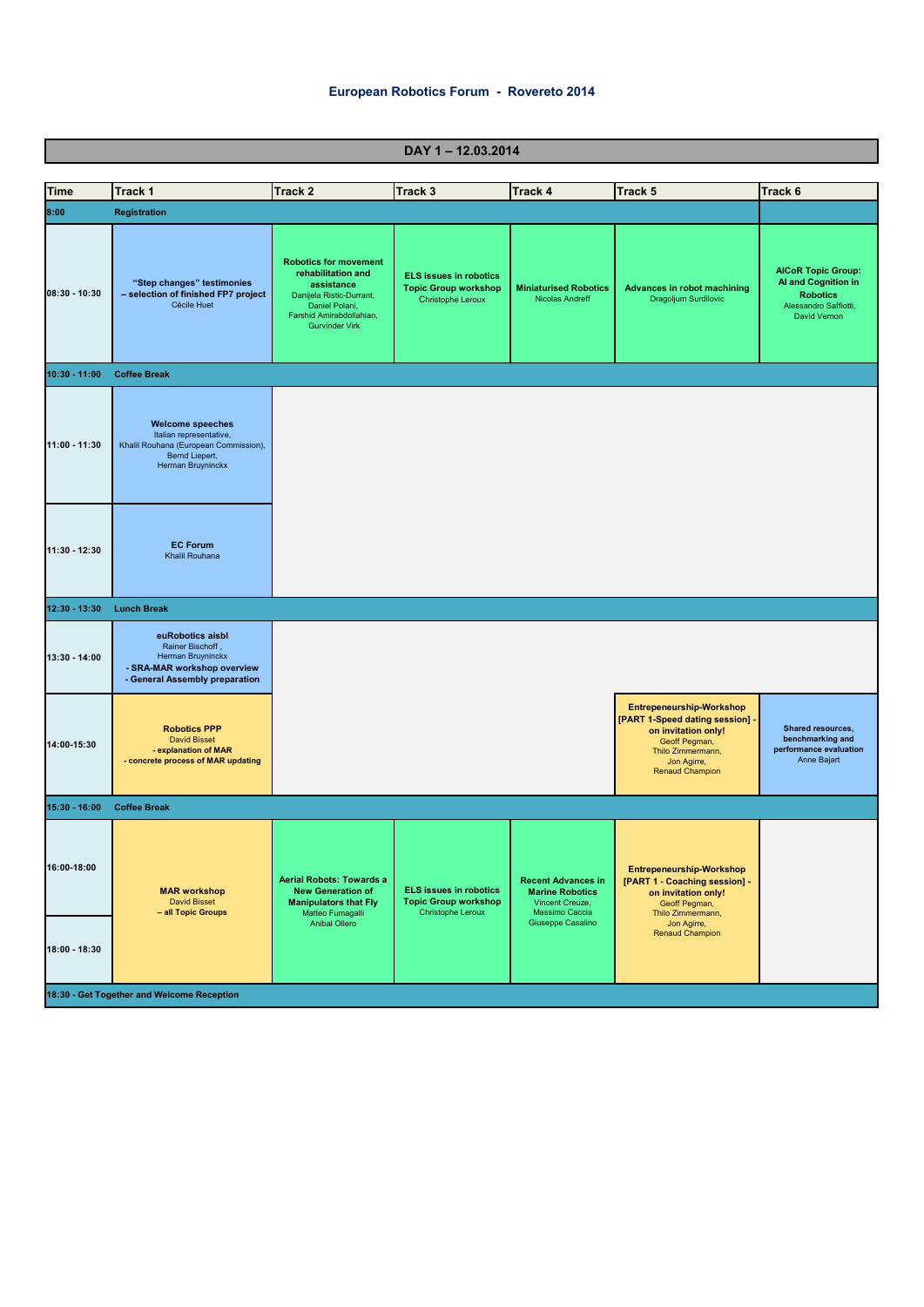| <b>Time</b>                    | Track 1                                                                                                                                                         | <b>Track 2</b>                                                                                                                                                                                                      | <b>Track 3</b>                                                                                                                                                                                                | <b>Track 4</b>                                                                                                                                                                                   | Track 5                                                                                                                                                                                              | Track 6                                                                                                                                                                                                                       |  |  |
|--------------------------------|-----------------------------------------------------------------------------------------------------------------------------------------------------------------|---------------------------------------------------------------------------------------------------------------------------------------------------------------------------------------------------------------------|---------------------------------------------------------------------------------------------------------------------------------------------------------------------------------------------------------------|--------------------------------------------------------------------------------------------------------------------------------------------------------------------------------------------------|------------------------------------------------------------------------------------------------------------------------------------------------------------------------------------------------------|-------------------------------------------------------------------------------------------------------------------------------------------------------------------------------------------------------------------------------|--|--|
| 8:00                           | <b>Registration</b>                                                                                                                                             |                                                                                                                                                                                                                     |                                                                                                                                                                                                               |                                                                                                                                                                                                  |                                                                                                                                                                                                      |                                                                                                                                                                                                                               |  |  |
| $08:30 - 10:30$                | "Robotics in Italy"<br>"Robotics Research and<br><b>Technologies in the</b><br><b>Homeland of Renaissance</b><br><b>Engineers"</b><br>Italian host organisation | Dual arm robots for skilled<br>manufacturing operations<br>Sotiris Makris,<br>Gian Paolo Gerio                                                                                                                      | Trends and issues in the<br>integration between Service<br><b>Robots and Smart</b><br><b>Environments</b><br>Mauro Dragone,<br>Arantxa Renteria                                                               | 3rd Workshop on Robot<br><b>Competitions, Challenges and</b><br>Benchmarking - exploring the<br>synergies<br>Alan Winfield,<br>Pedro Lima                                                        | <b>Cognitive Systems: domain</b><br>evolution and applications<br>in Civil Robotics<br>Giovanni Barontini                                                                                            | <b>Entrepeneurship-Workshop</b><br>[Part 2 - Judging session] -<br>Open to ERF participants -<br>Geoff Pegman,<br>Thilo Zimmermann,<br>Jon Agirre,<br><b>Renaud Champion</b><br>entrepreneurs presentations                   |  |  |
| 10:30 - 11:00                  | <b>Coffee break</b>                                                                                                                                             |                                                                                                                                                                                                                     |                                                                                                                                                                                                               |                                                                                                                                                                                                  |                                                                                                                                                                                                      |                                                                                                                                                                                                                               |  |  |
| 11:00-11:30<br>$11:30 - 12:00$ | <b>Economic Aspects of</b><br><b>Robotics and Automation</b><br>M. Goos                                                                                         | <b>Cognitive robotics in</b><br>industry: Demonstrations of<br>cognitive technologies and<br>human robot interaction in<br>flexible industrial<br>applications<br>Anders Beck,<br>Thomas Dietz,<br>Thilo Zimmermann | <b>Health care robotics for</b><br>assisted and active living<br><b>Mette Nielsen</b>                                                                                                                         | <b>Future Technological Waves in</b><br><b>Mechatronics: Next years'</b><br>innovations and long Term<br>perspectives<br>Albu-Schäffer,<br>Markus Grebenstein.<br>Antonio Bicchi                 | <b>Cognitive Systems: domain</b><br>evolution and applications<br>in Civil Robotics<br>Giovanni Barontini                                                                                            | 11:00-11:30 Coffee break<br><b>Entrepeneurship-Workshop</b><br>[Part 3 - Round table<br>discussion] -<br>Open to ERF participants -<br>Geoff Pegman,<br>Thilo Zimmermann,<br>Jon Agirre,<br><b>Renaud Champion</b>            |  |  |
| 12:00 - 12:30                  | "Additional Funding<br>opportunities"<br>Echord++ outline<br>- Reinhard Lafrenz<br><b>EuRoC-Outline</b><br>- Bruno Siciliano                                    |                                                                                                                                                                                                                     |                                                                                                                                                                                                               |                                                                                                                                                                                                  |                                                                                                                                                                                                      |                                                                                                                                                                                                                               |  |  |
| 12:30 - 13:30                  | <b>Lunch Break</b>                                                                                                                                              |                                                                                                                                                                                                                     |                                                                                                                                                                                                               |                                                                                                                                                                                                  |                                                                                                                                                                                                      |                                                                                                                                                                                                                               |  |  |
| 13:30 - 14:30                  | <b>Georges Giralt PhD Award</b><br><b>Education &amp; Training Board</b>                                                                                        | <b>Autonomous Vehicles for</b><br><b>Long-Term Operation in</b>                                                                                                                                                     | <b>Robotics for Healthcare</b><br><b>Topic Group workshop</b><br><b>Christophe Leroux</b>                                                                                                                     | <b>Dexterous Robotic</b><br><b>Manipulation Systems for</b><br><b>Clothing and Flexible materials</b><br>Paul Siebert,<br>Gerardo Aragon-Camarsa,<br>Susanne Oehler,<br><b>William Cockshott</b> | <b>Robotic Inspection and</b><br>Maintenance -<br>Discussing the needs and<br>requirements with end<br>users in Oil and Gas<br><b>Industries</b><br><b>Ekkehard Zwicker</b><br><b>Sieger Trepsta</b> | <b>Closing the Gap between</b><br><b>Action and Perception to</b><br>enable robots to learn, adapt<br>and react in real world<br>scenarios<br>Michael Suppa,<br>Achim Lilienthal,<br>Darius Burschka,<br><b>Michael Beetz</b> |  |  |
| 14:30 - 15:30                  | <b>General Assembly</b><br>euRobotics aisbl                                                                                                                     | <b>Industrial Environments</b><br>Todor Stoyanov,<br>Jari Saarinen,<br>Henrik Andreasson,<br><b>Achim Lilienthal</b>                                                                                                |                                                                                                                                                                                                               |                                                                                                                                                                                                  |                                                                                                                                                                                                      |                                                                                                                                                                                                                               |  |  |
| 15:30 - 16:00                  | <b>Coffee break</b>                                                                                                                                             |                                                                                                                                                                                                                     |                                                                                                                                                                                                               |                                                                                                                                                                                                  |                                                                                                                                                                                                      |                                                                                                                                                                                                                               |  |  |
| $16:00 - 18:00$                | euRobotics Technology<br><b>Transfer Award</b><br><b>Presentation of finalists</b><br>Martin Hägele                                                             | <b>Safety in Industrial Robotics:</b><br>trends, integration and<br>standards<br>Federico Vicentini,<br>Björn Matthias,<br>Paolo Barattini                                                                          | The Role of the EU Regions<br>in Supporting Robotics<br><b>Infrastructures</b><br>Paolo Dario.<br>Eugenio Guglielmelli,<br>Laura Margheri,<br>Livio Stefanelli,<br><b>European Commission</b><br>(DG CONNECT) | <b>Dexterous Robotic</b><br><b>Manipulation Systems for</b><br><b>Clothing and Flexible materials</b>                                                                                            | <b>Societal Applications of</b><br><b>Humanoid Robots</b><br>Rodolphe Gelin,<br>Petra Koudelkova<br>Amit Kumar Pandey,<br>Rachid Alami                                                               | <b>Town Hall Meeting on</b><br><b>Research Replication,</b><br><b>Evaluation and TRLs</b><br>Fabio Bonsignorio                                                                                                                |  |  |
| 18:00 - 18:30                  | <b>Entrepreneur talk</b><br>Renaud Champion,<br>Geoff Pegman<br>18:30 - Social Dinner and Award Ceremony                                                        |                                                                                                                                                                                                                     |                                                                                                                                                                                                               |                                                                                                                                                                                                  |                                                                                                                                                                                                      |                                                                                                                                                                                                                               |  |  |

## **DAY 2 – 13.03.2014**

٦

**The Common**